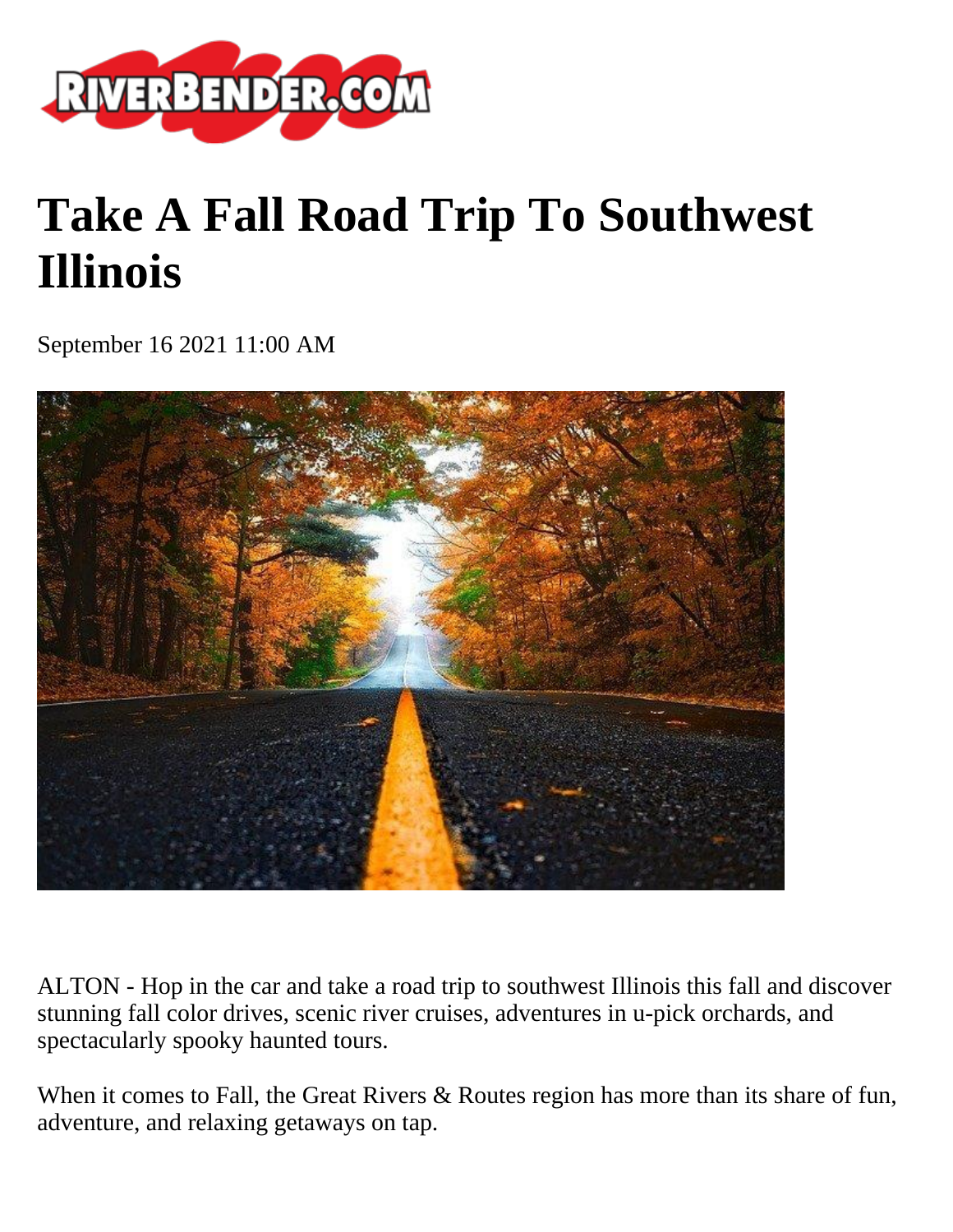"Fall is really a great time to visit southwest Illinois and the Great Rivers & Routes region," says Cory Jobe, President/CEO of the Great Rivers & Routes Tourism Bureau. "We are the perfect week-day escape and weekend getaway destination. There are so many things to do here – from outdoor adventures to haunted tours, U Pick Orchards, and historic re-enactments. We are focusing on encouraging folks to visit us mid-week and enjoy the same weekend experiences."

Enjoy a scenic cruise along the Mississippi River onboard the classic **Spirit of Peoria**, an authentic paddlewheel riverboat. Morning and afternoon sightseeing and lunch cruises are available on Wednesday, Sept. 22, and Wednesday, Oct. 6.

Sightseeing cruises last approximately 90 minutes while lunch cruises are two hours and include a full lunch served aboard the boat. For tickets, please visit: [https://www.](https://www.riversandroutes.com/things-to-do/buy-tickets/) [riversandroutes.com/things-to-do/buy-tickets/](https://www.riversandroutes.com/things-to-do/buy-tickets/)

The **Hakuna Matata** excursion boat, sailing out of Grafton Harbor in downtown Grafton, also offers weekly fall color cruises and themed specialty cruises. Boat rentals are also available at Grafton Harbor.

There's nothing like heading to local farms and orchards and taking your pick of crisp, juicy apples or the perfect pumpkin. From Carlinville to Edwardsville, Hardin to St. Jacob, dozens of orchards, farms, and roadside stands are open and full of amazing fall fruits, award-winning apple cider, autumn plants, and flowers and vegetables. A full list of orchards and farms open for the Fall U Pick season is available here: [https://www.](https://www.riversandroutes.com/things-to-do/outdoors-and-recreation/orchards-and-gardens/) [riversandroutes.com/things-to-do/outdoors-and-recreation/orchards-and-gardens/](https://www.riversandroutes.com/things-to-do/outdoors-and-recreation/orchards-and-gardens/)

Get lost in St. Jacob at the area's largest corn maze. **DeMange Farms** in St. Jacob is home to a 15-acre maze full of wild turns and dead ends. Don't worry – there are special hints inside to help everyone reach the end. DeMange Farms also has a one-acre minimaze for the kids. In addition to the corn maze, be sure to visit the pick-your-own pumpkin patch, the Corn Pit, and the hay fort for even more fun.

Fall is the season when downtown Alton comes alive with tales of spirits and ghosts, fantastic hauntings, and histories. The historic riverfront city is considered "The Most Haunted Small Town in America" after all.

Join the guides at **Alton Hauntings** for walking tours of downtown Alton. The walks are based on the book Haunted Alton by Troy Taylor and offer entertaining and spinetingling trips into the unknown. Or hop on board a trolley and enjoy a dinner haunted tour – Eating with the Entities, a Bare Bones Tour, or a late-night Witching Hour Tour, all offered by **Alton Haunted Odyssey Tours**.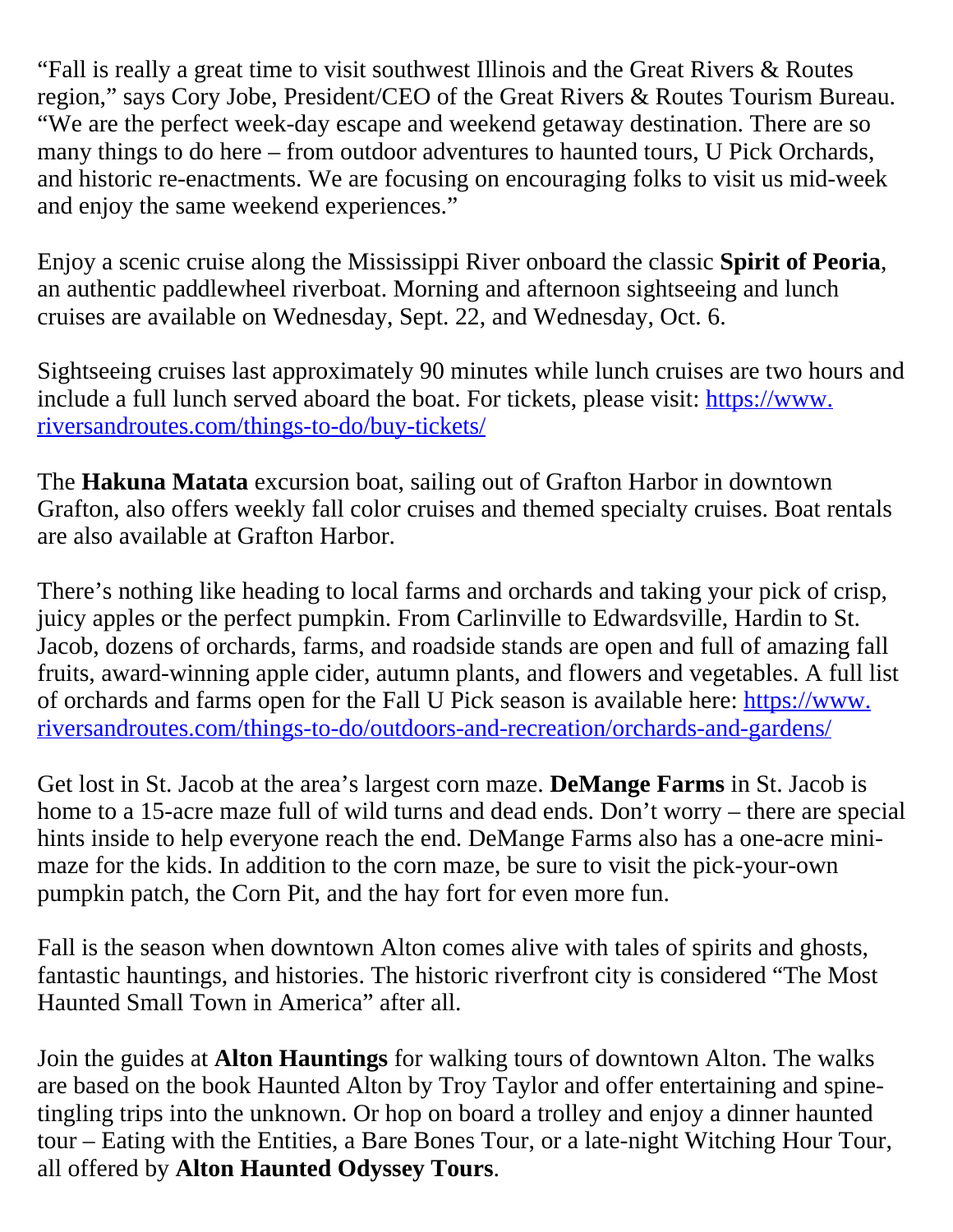Also on tap are **Haunted Craft Beer Walks**. Sip a five-ounce glass of beer at five different haunted downtown Alton stops on Saturdays in October. Each stop includes a different flavor of beer from a local craft brewery, Old Bakery Beer.

A visit to the historically haunted **McPike Mansion** is a must for any haunted aficionado. With reports of more than 11 spirits living within the imposing, and vacant, home, be sure to see for yourself during the weekend events which include a darkroom session to talk to the on-site spirits. For more information about haunted activities go to: <https://www.riversandroutes.com/events/>

Take another look at the history of the region with the Great Rivers & Routes **Underground Railroad Tours**. These monthly shuttle tours feature Underground Railroad Historian and guide Eric Robinson who provides a compelling look at the role Alton and the local region played in helping slaves escape to freedom.

There are still seats available on **Underground Railroad Tours** on Sept. 25, Oct. 9, and Nov. 6. Tickets are \$27.50 per person and last about two hours. All tours begin and end at the Alton Visitor Center, 200 Piasa St., Alton. Tickets are available here: [https://www.](https://www.riversandroutes.com/things-to-do/buy-tickets/?fbclid=IwAR3i8S9dX-7d5WrQb30YcQ3my6dJVB4Vkh_GqyU9Npifl0KMIMnH5V9iBGs) [riversandroutes.com/things-to-do/buy-tickets/?fbclid=IwAR3i8S9dX-](https://www.riversandroutes.com/things-to-do/buy-tickets/?fbclid=IwAR3i8S9dX-7d5WrQb30YcQ3my6dJVB4Vkh_GqyU9Npifl0KMIMnH5V9iBGs)[7d5WrQb30YcQ3my6dJVB4Vkh\\_GqyU9Npifl0KMIMnH5V9iBGs](https://www.riversandroutes.com/things-to-do/buy-tickets/?fbclid=IwAR3i8S9dX-7d5WrQb30YcQ3my6dJVB4Vkh_GqyU9Npifl0KMIMnH5V9iBGs)

Fall color drives along the Meeting of the Great Rivers National Scenic Byway between Alton and Grafton are the pinnacle of any road trip to southwest Illinois.

With the sparkling waters of the mighty Mississippi on one side of the road and soaring limestone bluffs covered with trees exploding with color -- fierce reds, bright oranges, rustic browns, and electric yellows – on the other, these drives are considered a top fall color destination and among the best in the United States.

The newly released **Fall/Winter GO Guide**, produced by the Great Rivers & Routes Tourism Bureau, highlights three different fall color drives. The drives include river views, country loops, and a ferry ride across the Illinois River to Calhoun County for epic scenic views. The new Fall/Winter GO Guide can be downloaded here: <https://www.riversandroutes.com/plan/visitor-guide/>

While colors generally peak in late October, updates on the changing colors are available at [RiversandRoutes.com.](https://www.riversandroutes.com/)

For more Fall road trip ideas, please visit: **RiversandRoutes.com** 

*(The Great Rivers & Routes Tourism Bureau is a certified Destination Marketing Organization serving Madison, Jersey, Calhoun, Macoupin, Montgomery, and Greene*